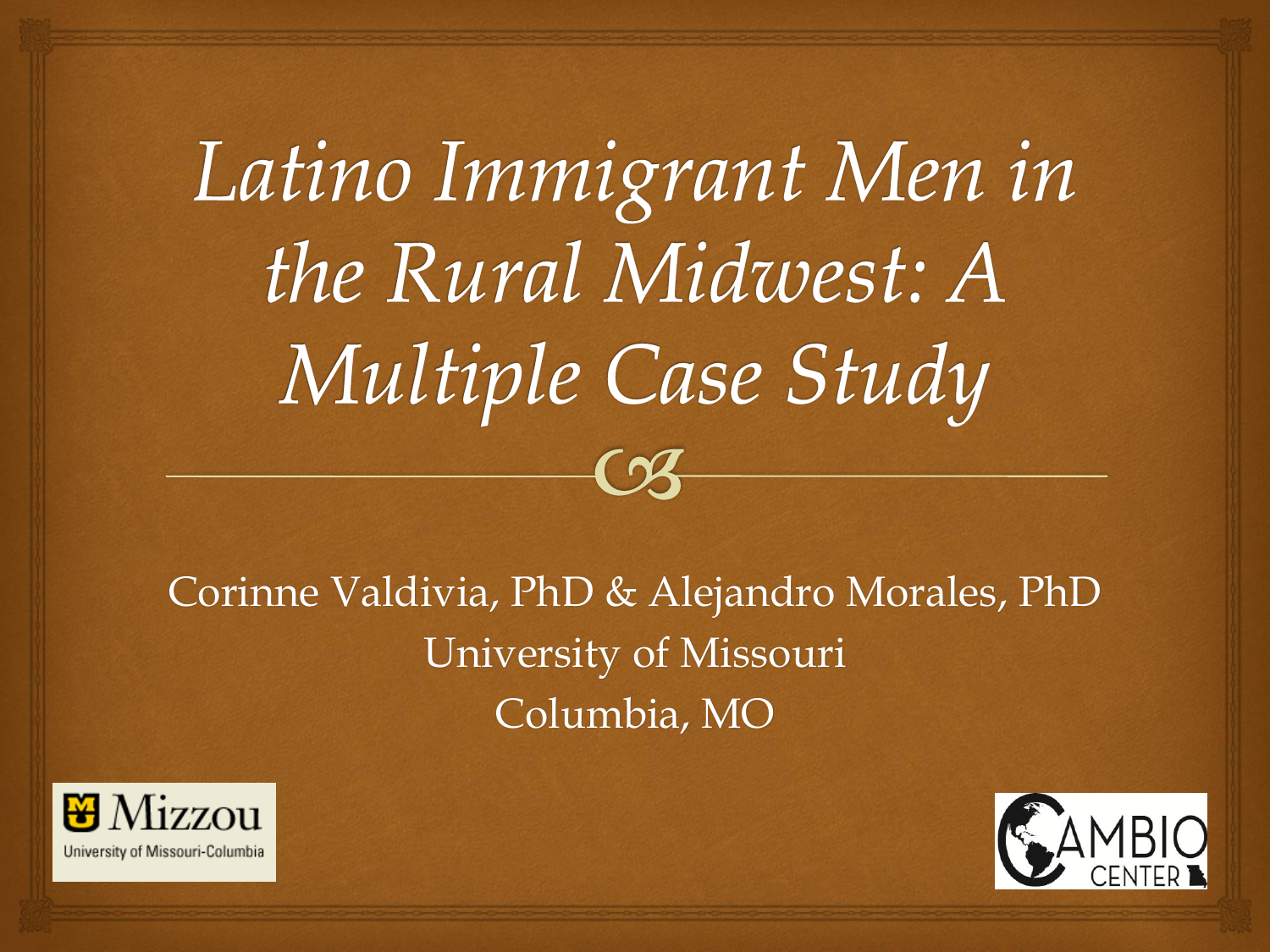## Introduction

 $C<sub>3</sub>$ 

 Influx of Latina/o newcomers moving to small rural towns

- Job opportunities in beef, pork, and poultry producing counties in South and Midwest are attracting newcomers
- Immigration and gender are areas of importance in the literature and often ignored
- or Research with Latino immigrant men in rural communities is a gap in the literature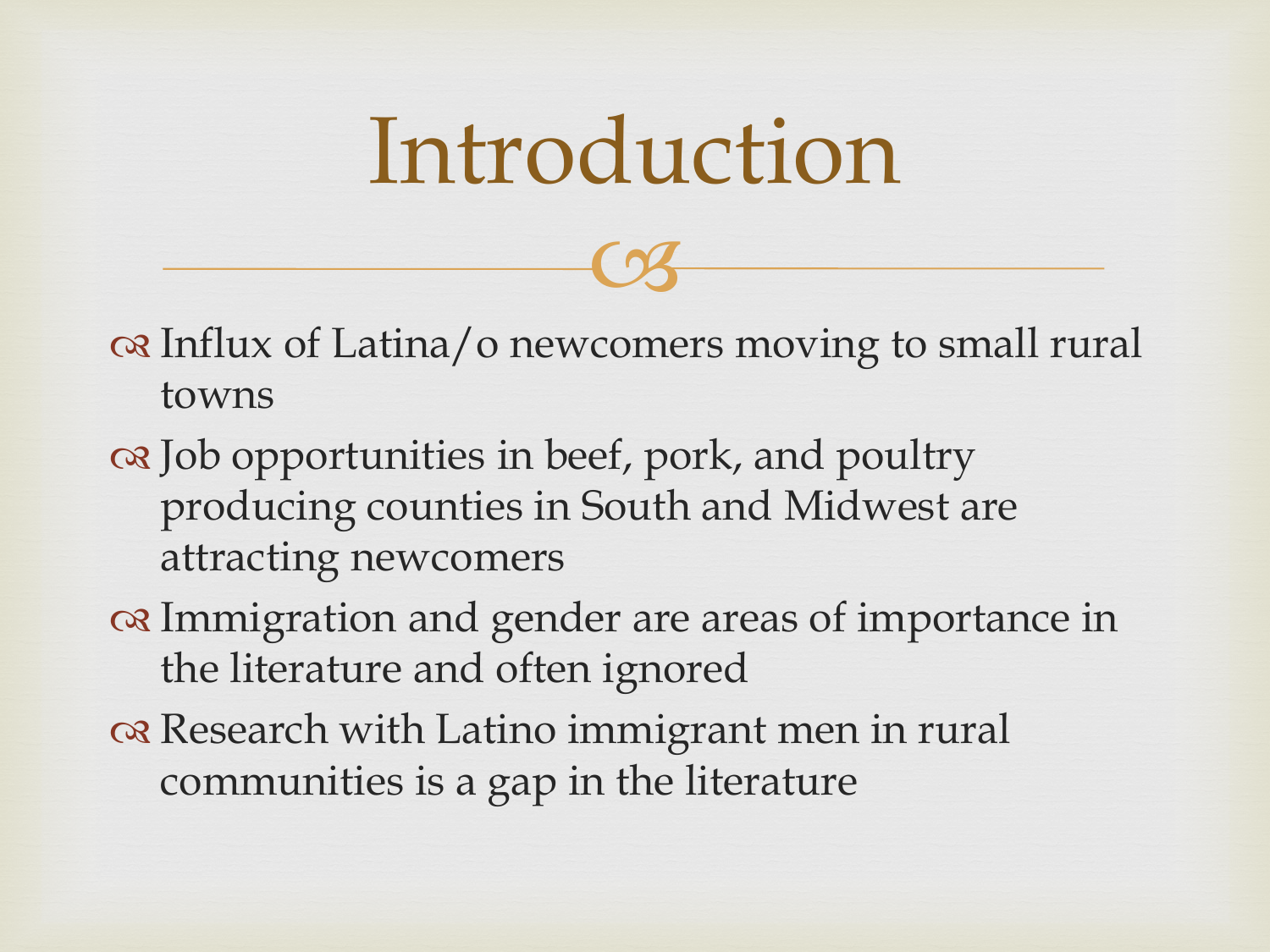## Review of the Literature

 $C<sub>3</sub>$ 

- Migration patterns of Latinos changed dramatically in the 1990s from large metropolis to rural towns (Lazos and Jeanetta, 2003)
- or Migration patterns have changed, from temporary and male to permanent male and female settlement, in rural areas of the south and the Midwest (Hernandez, 2005)
- Sixty percent of Latina/o newcomers in Missouri are of Mexican descent, and migrated because of work opportunities, especially in meat processing, manufacturing and services (Dozi, 2004)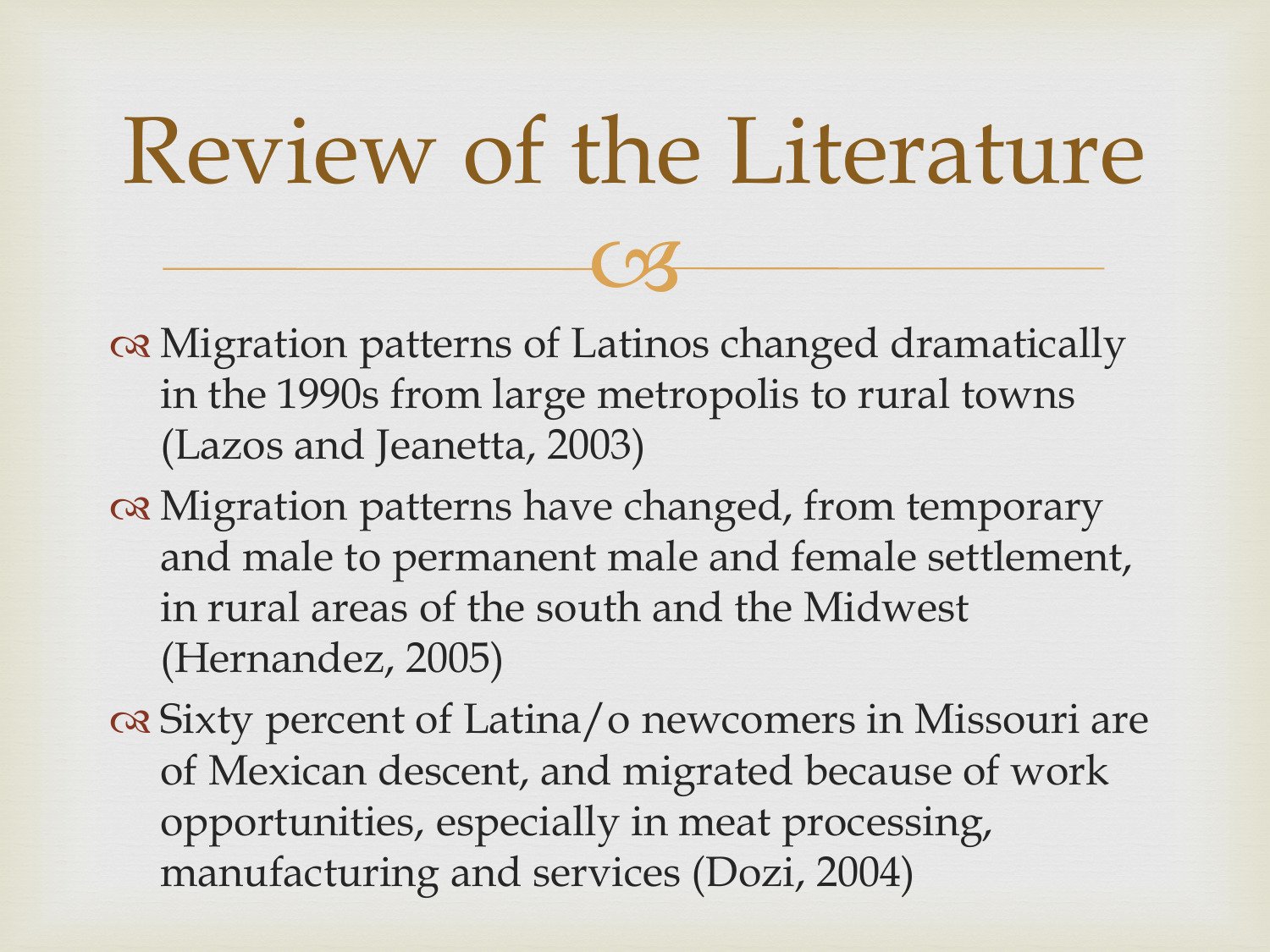## Review of the Literature

 $C<sub>3</sub>$ 

or Research on immigrants and settlement communities involves assessments that measure the capacities of social service agencies to meet the needs of non-English speaking newcomers (Gozdziak & Martin 2005).

on The genderdized experience of immigrants is often ignored by scholars (Suarez-Orozco & Baolian Quin, 2006).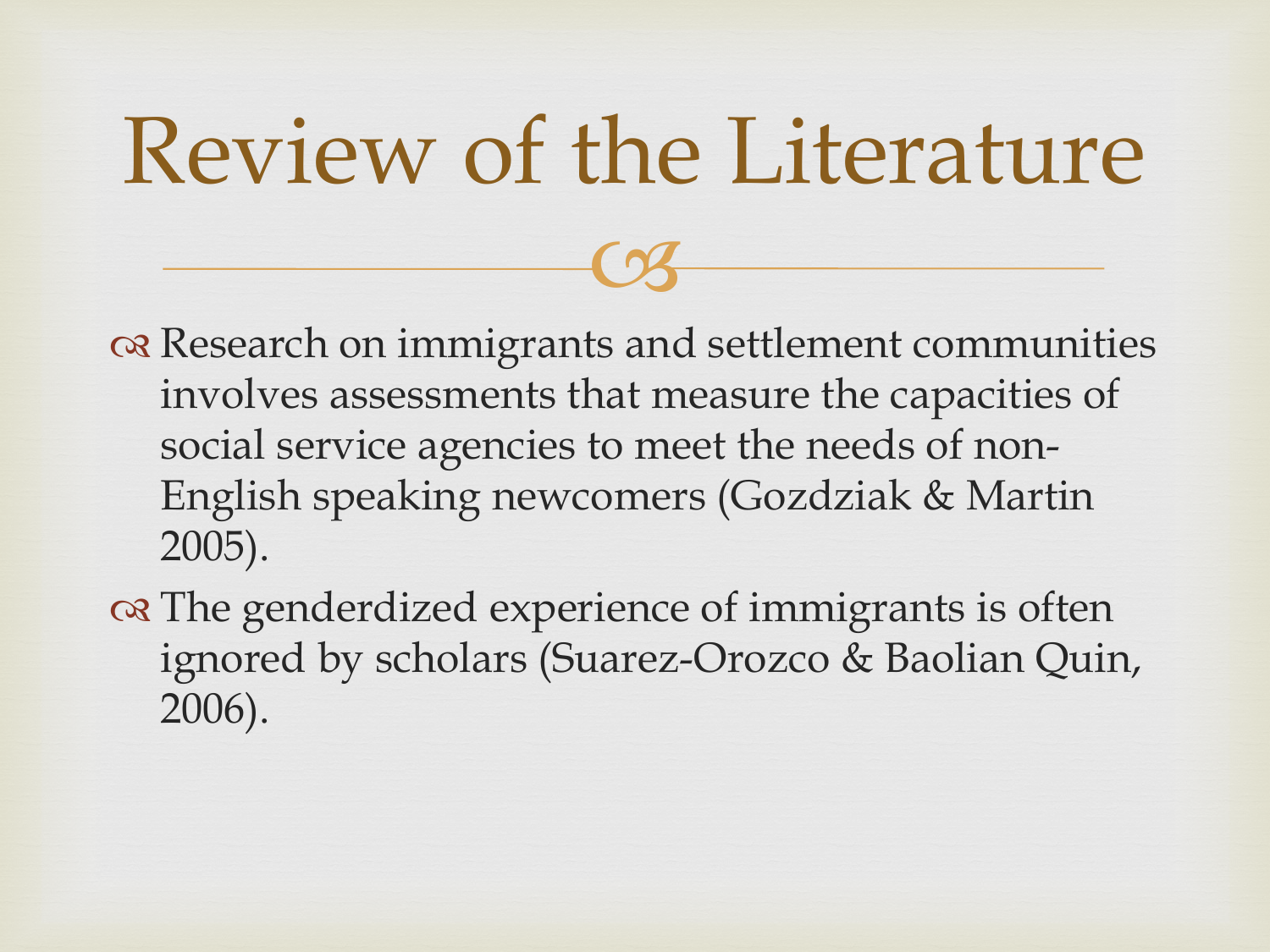# Purpose Statement

 $C<sub>3</sub>$ 

 To explore the settling patterns of Latino immigrant men in three rural communities in the rural Missouri.

- Why are Latino immigrant men moving to Midwestern rural cities?
- What customs are Latino men practicing from their home country?
- What are Latino men's gender roles in the family?
- What are the hopes and expectations of Latino immigrant men in rural Missouri?
- What supports systems Latino immigrant men have?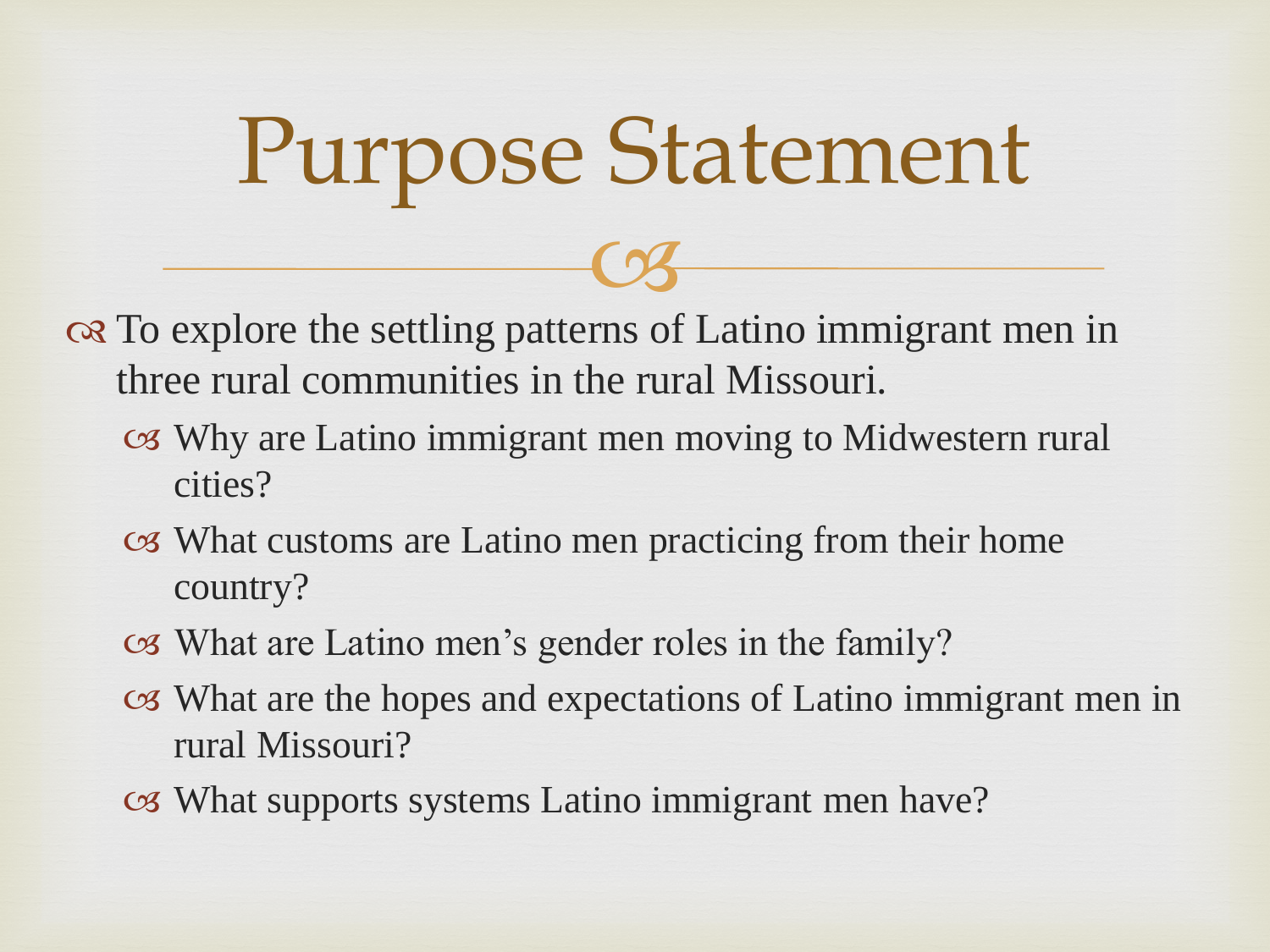## Theoretical Framework

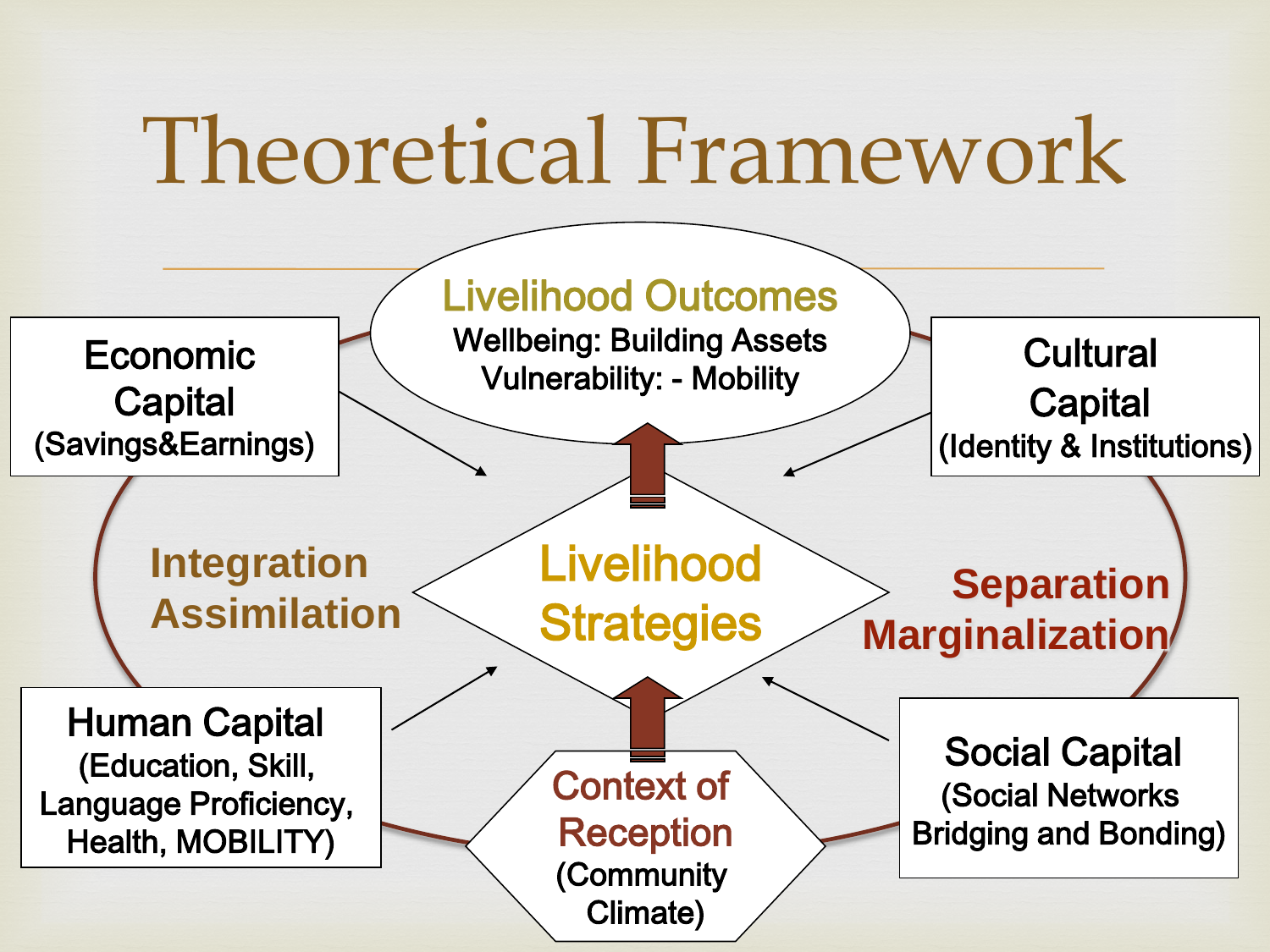## Methods

 $C<sub>3</sub>$ 

or Gatekeepers and stakeholders assisted with recruitment

of Eight self-identified Latino immigrant men

In-depth individual interviews

- 45-60 minutes long
- Audio-recorded

Conducted in Spanish

Safe location

Three Rural Communities in Missouri

Various perceptions about Latino newcomers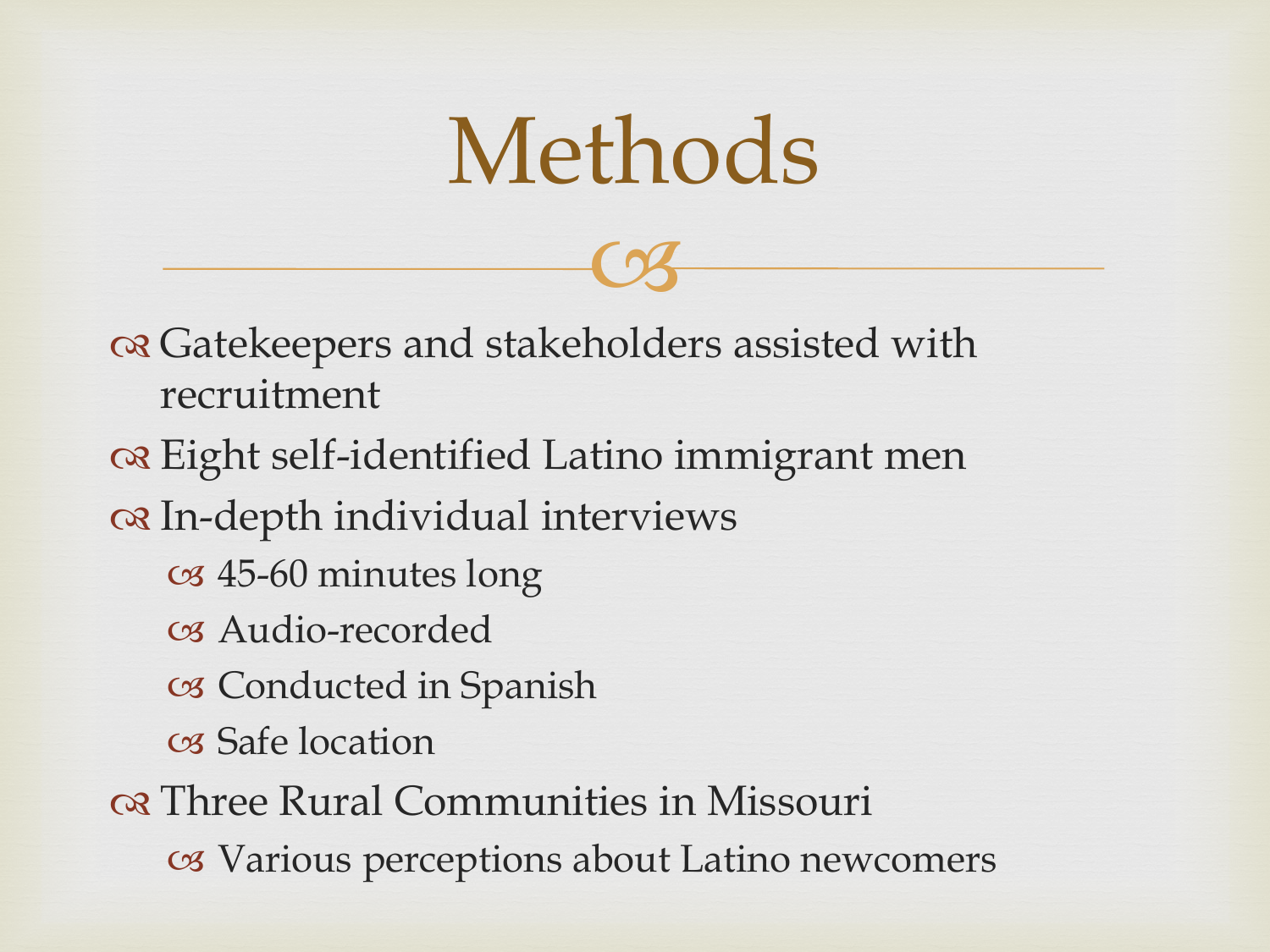| Pseudonym                                                | Age | Country of<br>Origin | <b>Years in the</b><br>U.S | Occupation                          |
|----------------------------------------------------------|-----|----------------------|----------------------------|-------------------------------------|
| <b>The Central-</b><br>American young<br>man with dreams | 20  | Guatemala            | 2 months                   | Unemployed                          |
| <b>The South American</b><br>Musician                    | 43  | Venezuela            | 20 years                   | Interpreter for local hospital      |
| <b>The Soccer Player</b>                                 | 49  | Mexico               | 17 years                   | Meat packing worker                 |
| The Businessman<br>who Knows No<br><b>Borders</b>        | 36  | Mexico               | 12 years                   | Owner of Mexican food<br>restaurant |
| <b>The Traditional</b><br><b>Business Man</b>            | 46  | Mexico               | 40 years                   | Owner of convenience store          |
| The Young<br><b>University Student</b>                   | 24  | Mexico               | 2 years                    | Restaurant server                   |
| The 1980's Amnesty<br>Worker                             | 45  | Mexico               | 25 years                   | Meat packing worker                 |
| The Young Man<br>without Roots                           | 36  | Mexico               | 4 years                    | Restaurant server                   |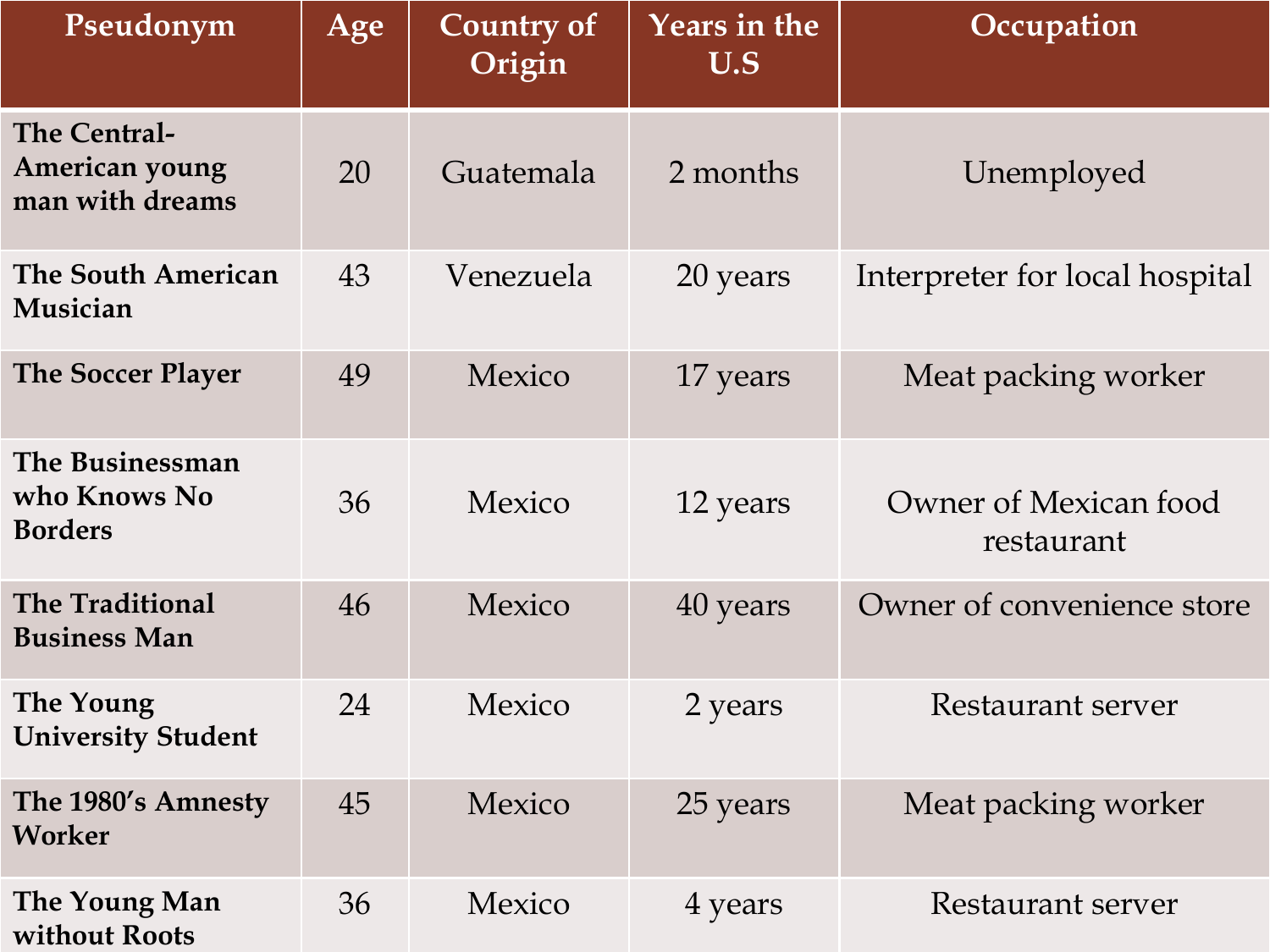# Research Design

 $C<sub>3</sub>$ 

Multiple Case-Study

- Various sources of data are collected
- 8 cases
- Data is analyzed case by case through thematic analysis
- Only themes salient across cases are presented (i.e., cross-case analysis)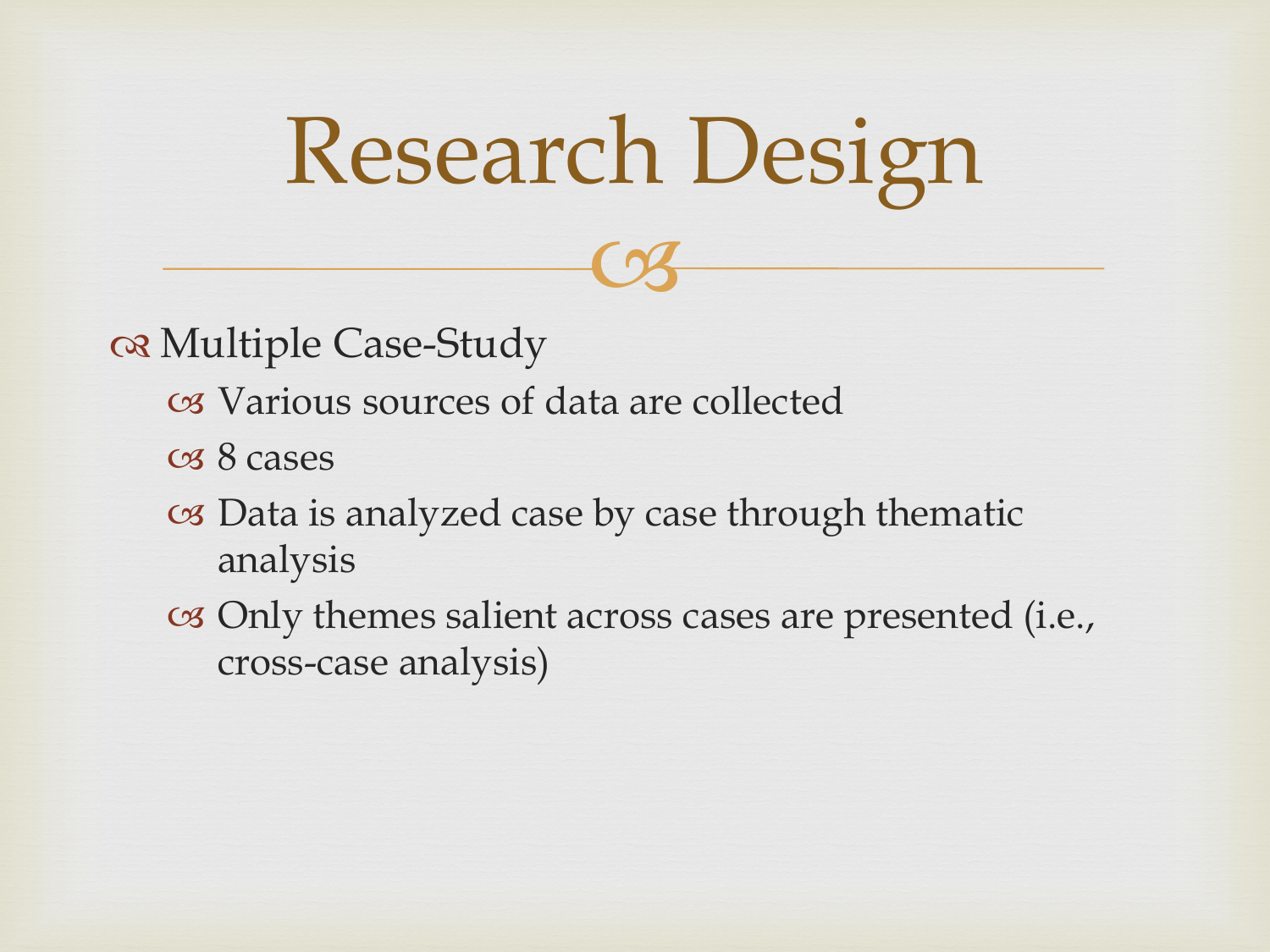## Data Collection

 $C<sub>3</sub>$ 

 Demographic Information Age, gender, occupation, family history os Interviews Focus: the experiences and livelihoods of Latino immigrants residing in rural communities

os Newspaper Articles

Articles focused about Latinos in 3 rural communities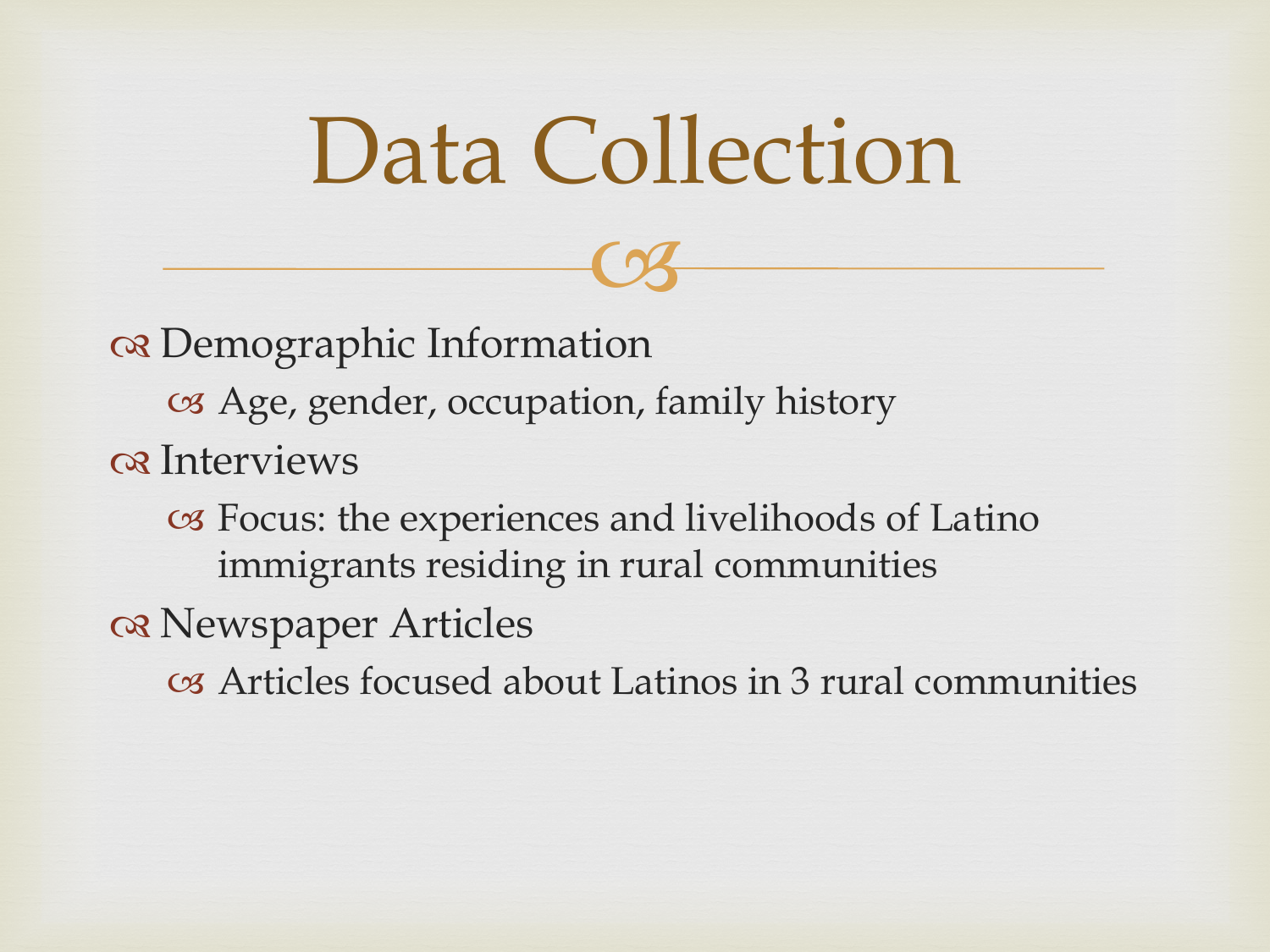## Validation Strategies

 $C<sub>3</sub>$ 

o Triangulation

 Check findings across different sources of data (e.g., news papers vs. interviews) to look for consistency

Thick-Rich Description

 Describe each theme and use various participants' voices

**⊗** Peer-Review

 One person went over the findings and interpretations Feedback from Community Forums

Do the findings represent your life in this community?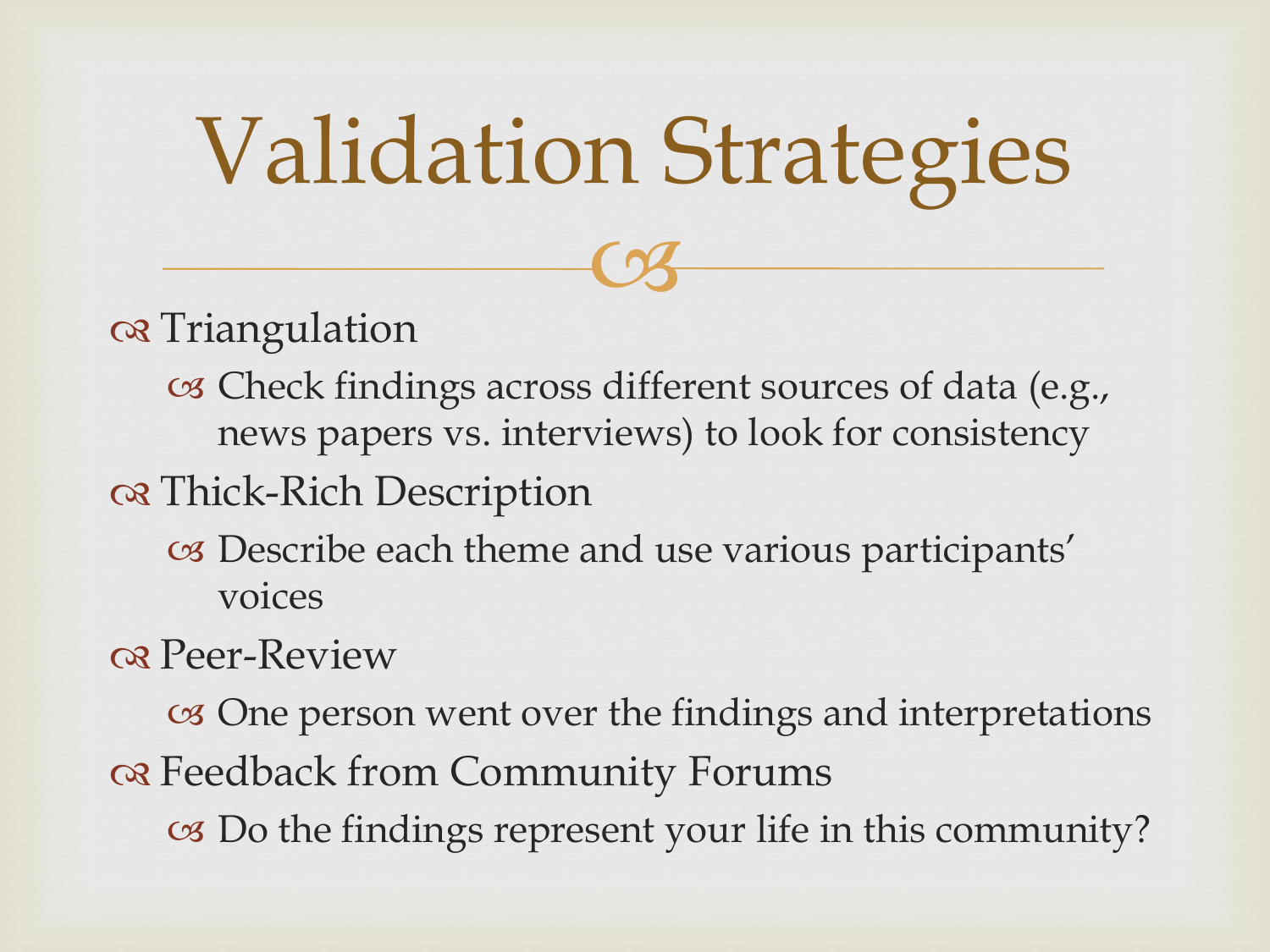## Data Analyses

 $C<sub>3</sub>$ 

osa Multiple Case study

- Case by case analysis (i.e., 8 participants= 8 cases) using thematic analysis
- Cross-Case Analysis- themes that are consistent across all cases
- Only those themes that were salient among the eight cases are presented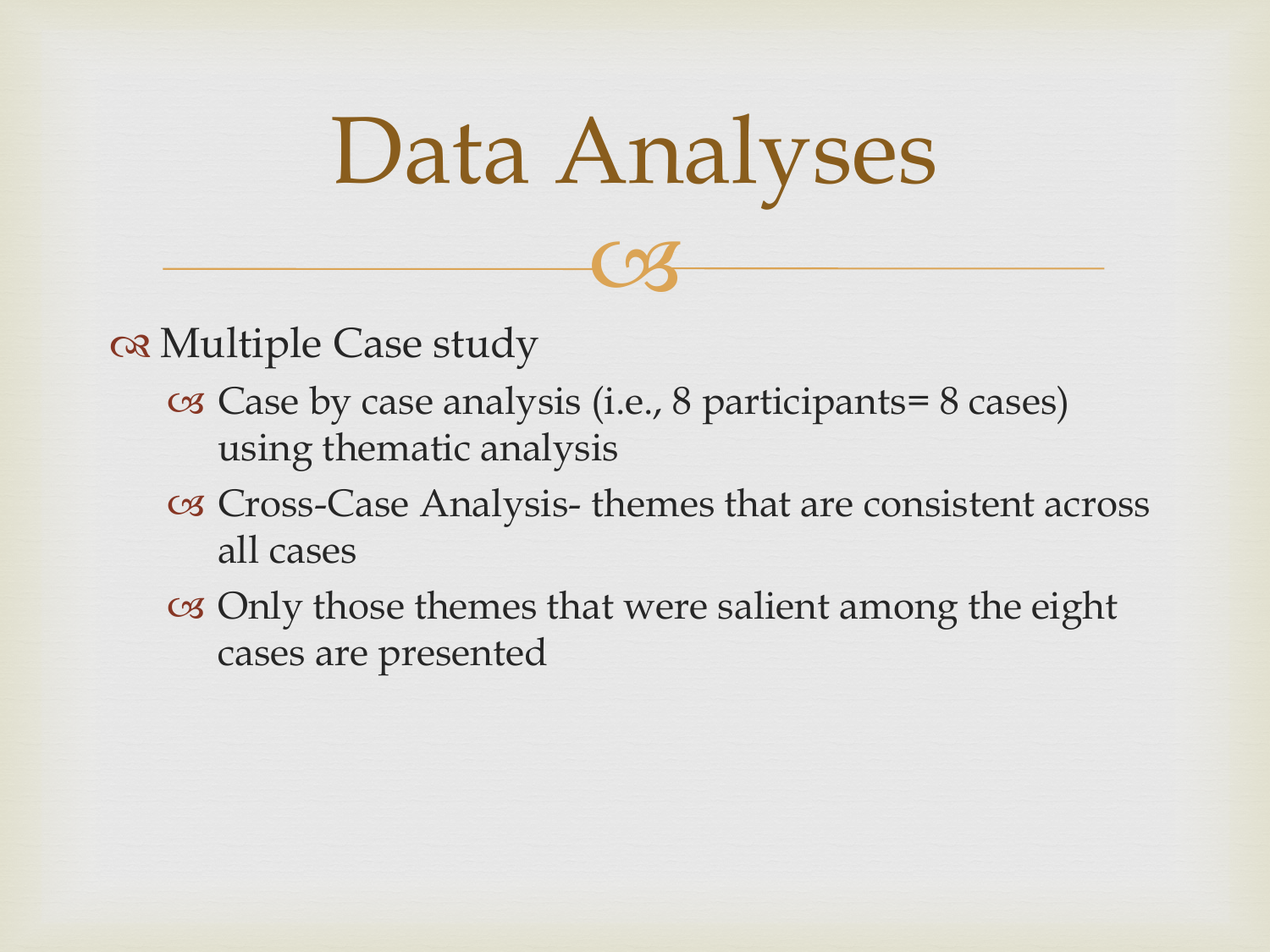# $C<sub>3</sub>$ Findings

#### of Seven Themes

 *Caracteristicas del Hogar/Home Characteristics Valores Culturales/Cultural Values Migracion/Migration Empleo/Employment Documentacion/Documentation Clima de Acogida/Climate of Adjustment Negocios/Businesses*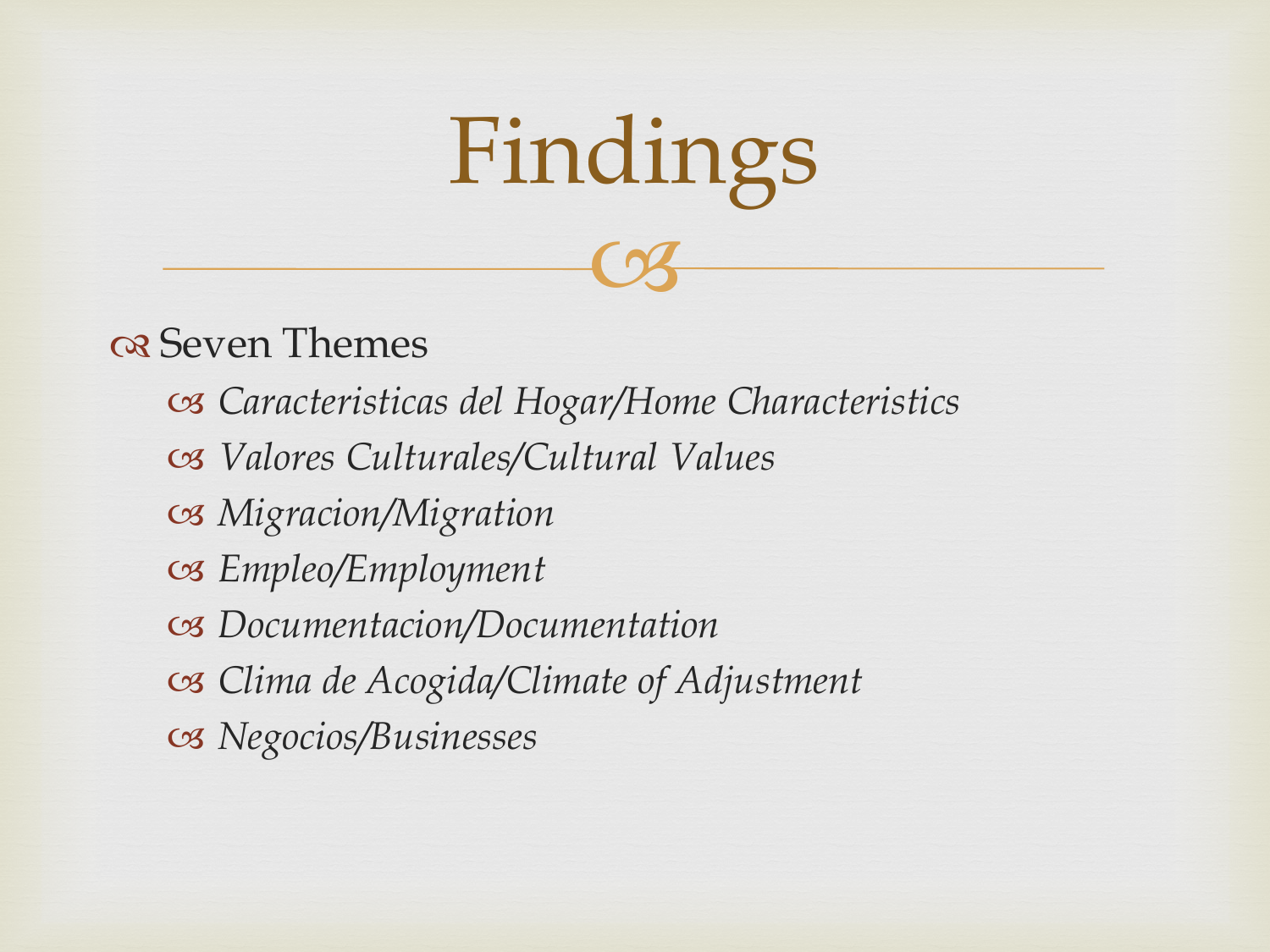#### Home Characteristics

 "Mi esposa es que se encarga de las cosas de la  $C<sub>3</sub>$ escuela; o sea todo lo necesario es ella porque a veces yo voy al mandado a hacer compras luego ella dice que no hubieras comprado esto no, y como ellas son mujeres ellas tienen que saber qué es que, … prácticamente ella que toma las decisiones en la casa . Con respeto al dinero, como ella trabaja y yo trabajo entonces como nosotros nos ayudamos porque por decir así… de la costumbre nosotros es así – nos ayudamos. … esa es la verdad, las decisiones de la casa lo tomamos juntos."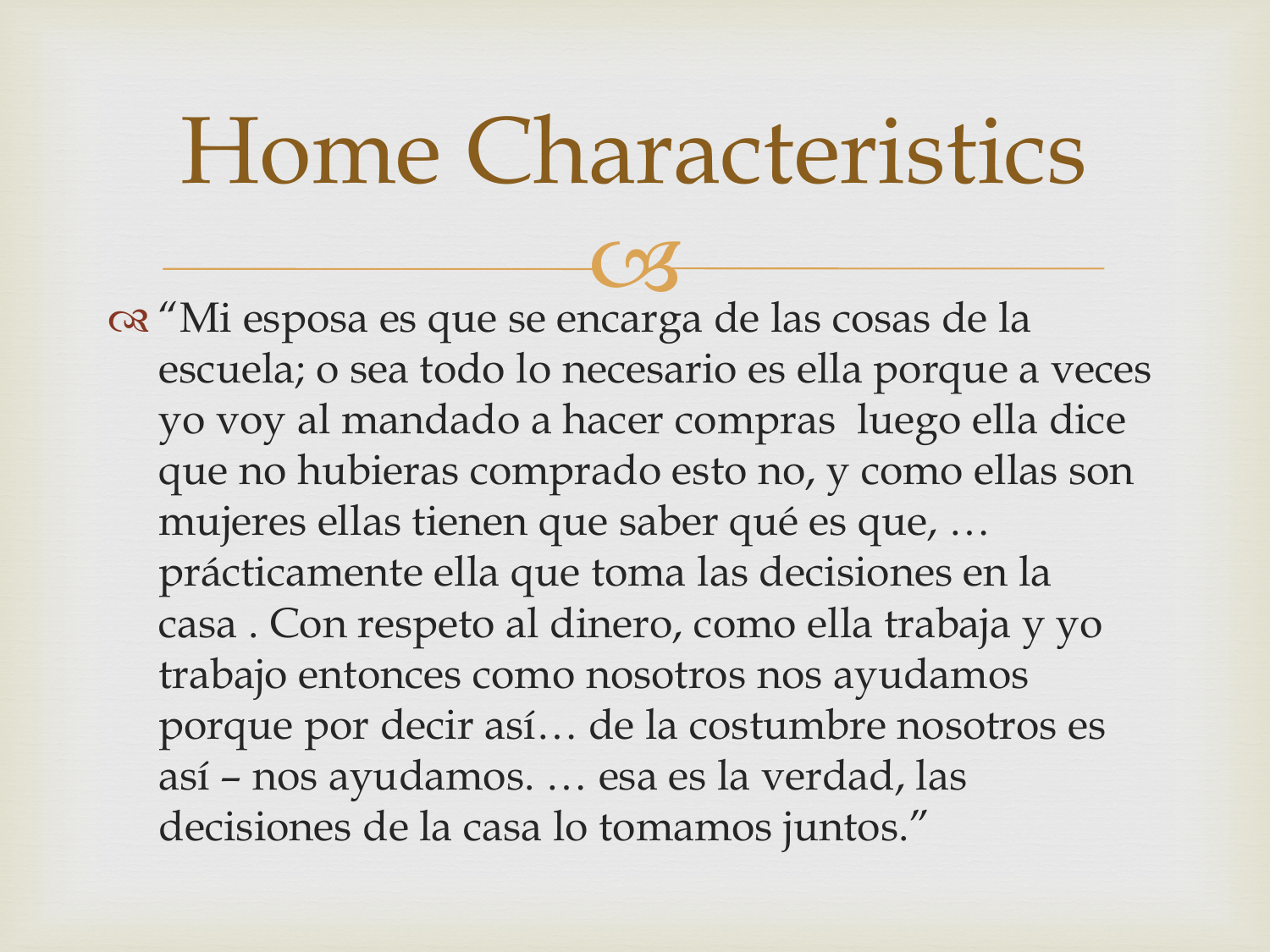## Cultural Values

 $C<sub>3</sub>$ 

 "Yo, para mí lo más importante es que ellos [hijos] sigan las costumbres de México. Sí, porque uno de hispano, uno cuando hace un matrimonio con una mujer casi la mayoría lleva el proceso de matrimonio casi toda la vida y aquí, la gente, casi que no – es raro que lleven mucho tiempo así juntos; casi la mayoría se separa."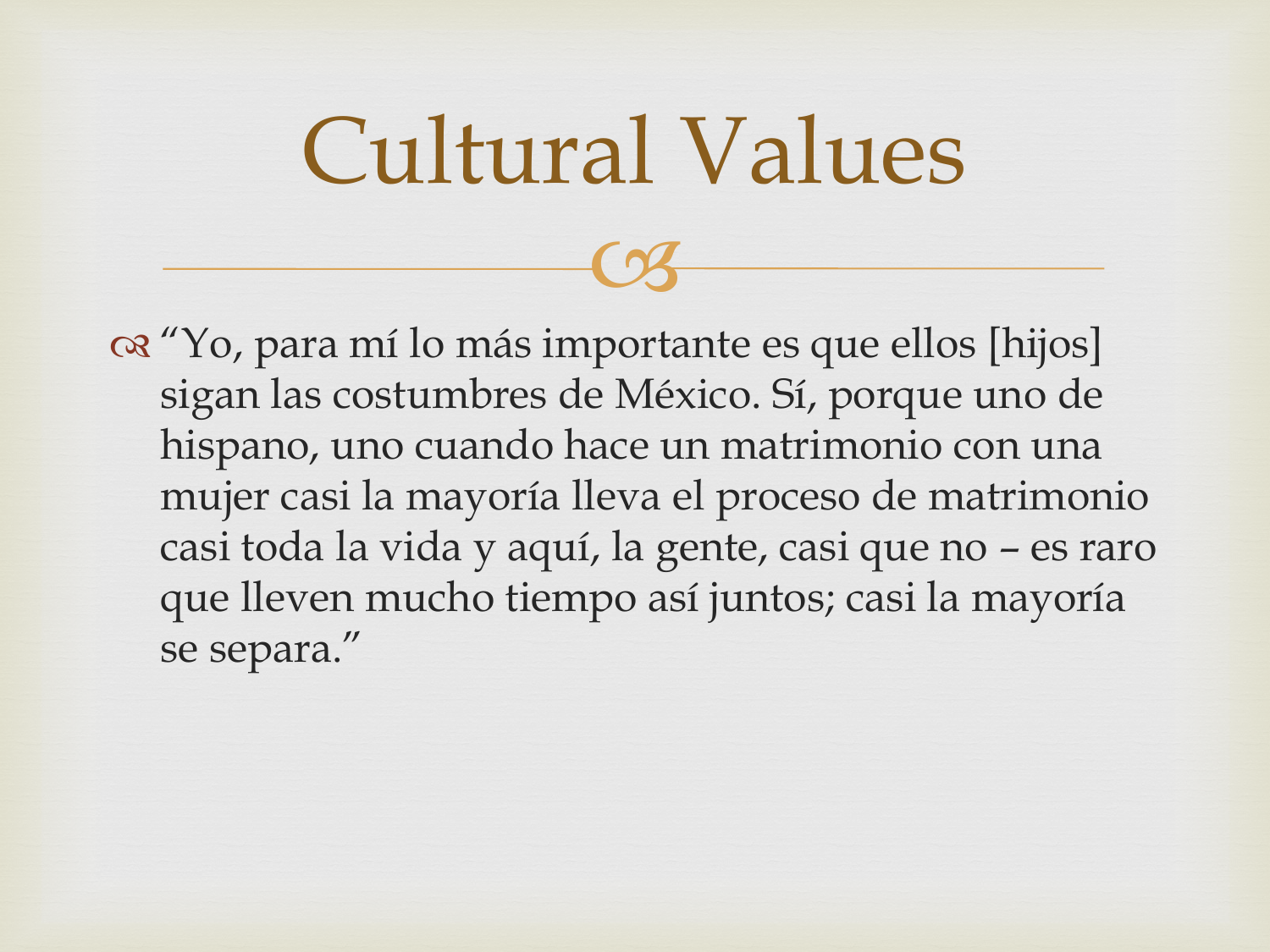# Migration

- "Lo que hacía es casi trabajar en el construcción de  $C<sub>3</sub>$ albañilería o de puente era como el único trabajo; también con mi abuelito, yo le ayudaba a mi abuelito porque el tenia tractores mas allí donde me pasaba el tiempo a trabajar. (Guatemala)"
- "Nada mas pensé mucho en entrar hacia aquí y le pedí mucho a Dios, antes de entrar a México nos fuimos a una iglesia con mi señora y rezamos … Ella (mi esposa) pago casi \$7000 por los tres… no lo pagamos de una sola vez … ya estando en este lado del rio nos pidieron otro poco ya cuando nos entregaron hasta aquí pidieron el resto."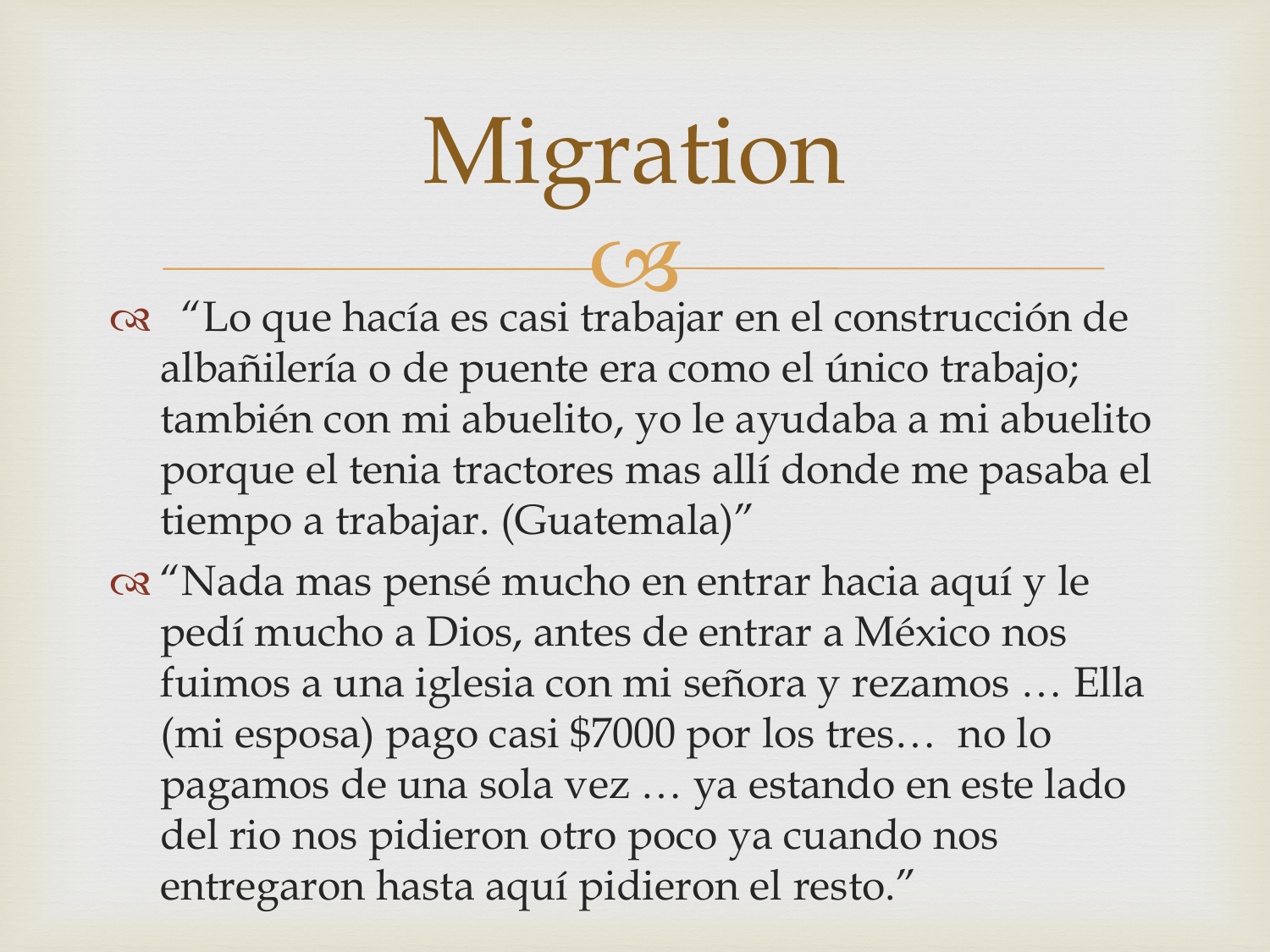# $C<sub>3</sub>$ Employment

- "Trabajar! Yo desde que llegué a los EE.UU mi vida ha sido trabajar, trabajar."
- "El Primer trabajo que yo tuve fue trabajar con unos Chinos en una factoría de costura, empezamos a trabajar trinando [cortando] las playeras. Yo recuerdo que hacíamos muchas bolsas y decíamos no pues vamos a ganar mucho dinero aquí. Mi primer cheque fue de 18 dólares y cuando yo ví ese cheque me decepcione y me quería regresar [Mexico]."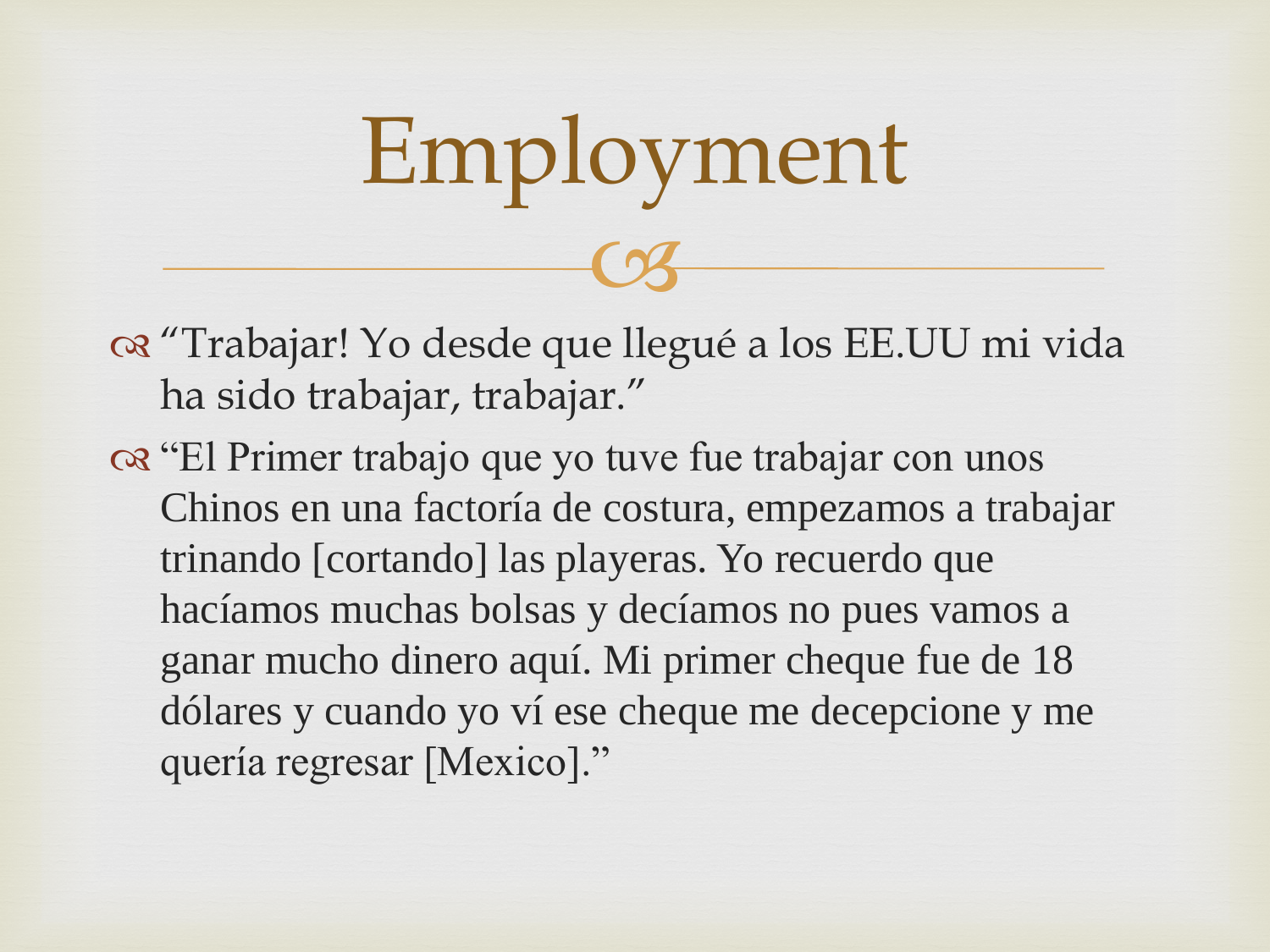#### Documentation

 $C<sub>3</sub>$ 

 "Pues cuando vine de California era residente y me hice ciudadano, con el motivo de arreglarle los papeles a mi esposa mas pronto. Cuando me vine para acá [Missouri] ya mi esposa traía sus papeles, ya era residente, ya traía su licencia [para manejar]."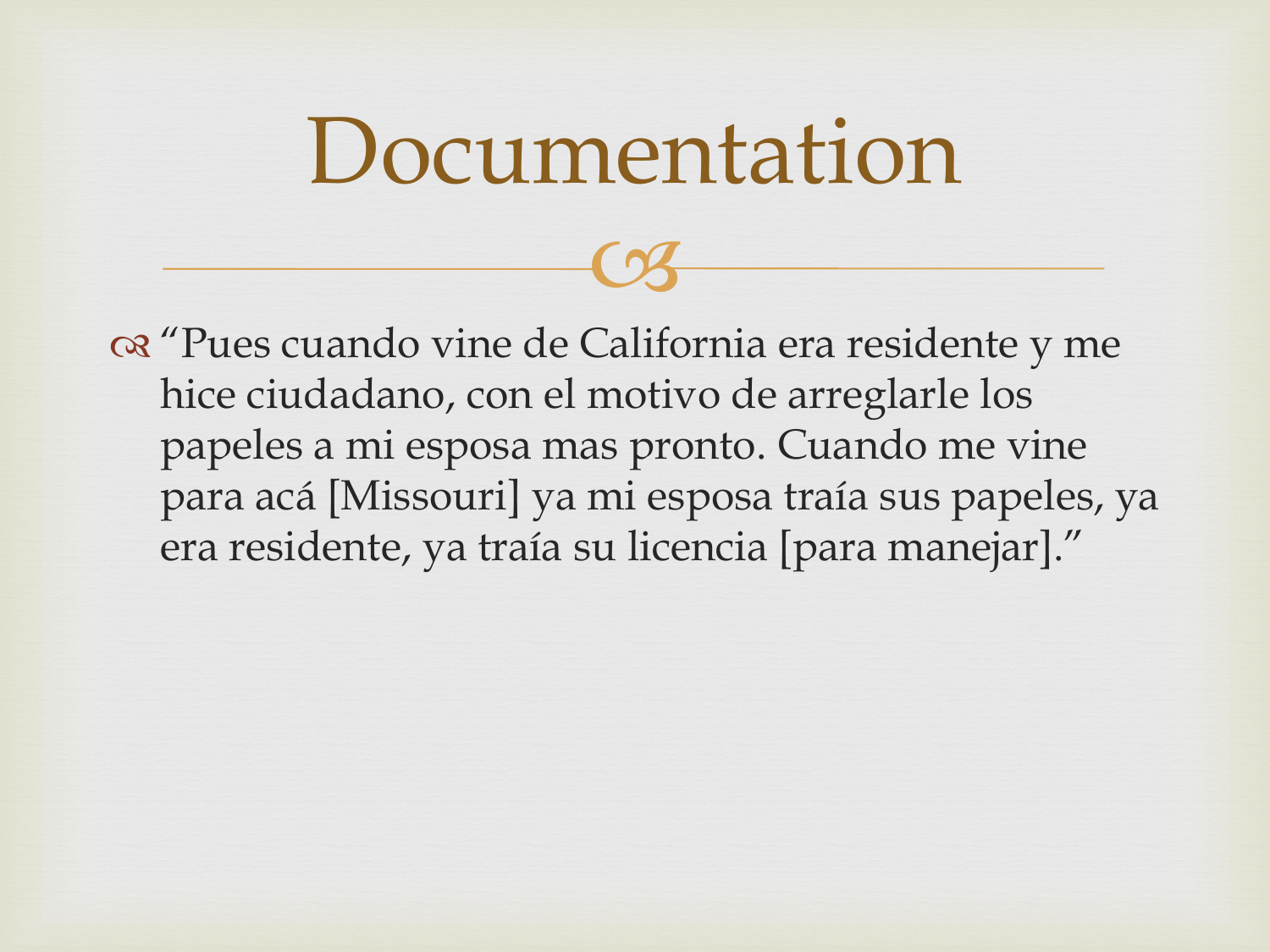# Climate of Adjustment

 "Incluso yo he invitado mucha gente conozco; … le  $C<sub>3</sub>$ ponen el pretexto de que el pueblo está muy chiquito – es lo que dicen ellos ."

- "Pues aquí está un poquito bien tranquilo, aquí en XXXX. Pero hay otros lugares donde sí se ve mucho racismo, mucho este, pues racismo principalmente para la comunidad Hispana."
- "No éramos muy bien vistos. Éramos rechazados por la comunidad anglosajona. Nos veían y nos veían así como con carita de Fuchi, y poco a poco les fuimos dando a entender que lo que lo único que queríamos nosotros era trabajar."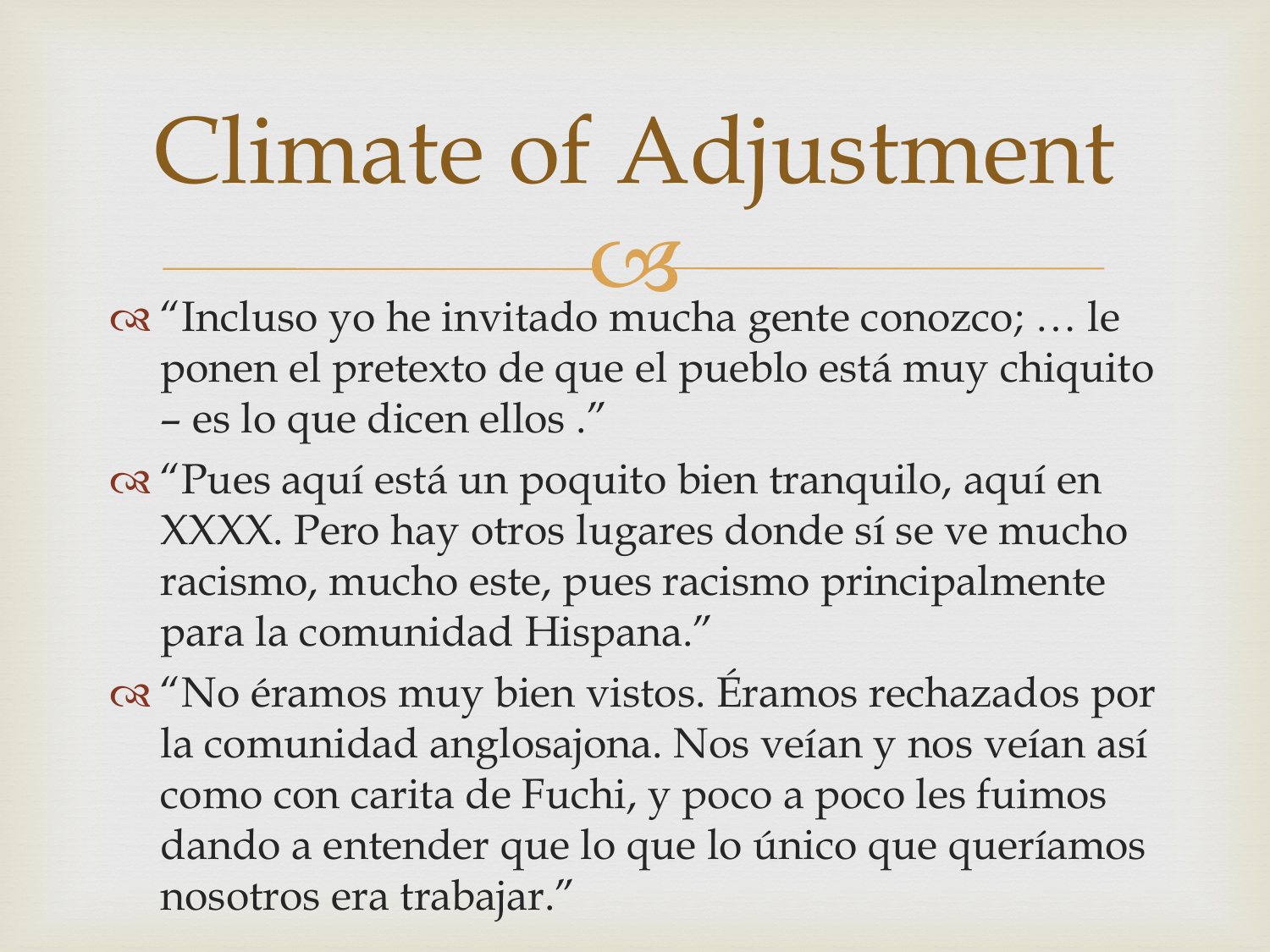#### Businesses

- "Pues si tengo la esposa de mi papa, la queremos como a una  $C<sub>3</sub>$ mamá a ella. Porque nos ayudó mucho y de repente si le mandamos su dinerito, nos turnamos los hermanos para mandarle. Ya nada más es ella, los hermanos más chicos ya se casaron yo soy el mayor de los hombres."
- "No había trabajo, era yo ilegal y este, entonces yo llegue aquí y yo empecé en mi casa a vender tacos en mi casa, después fui a Chicago. En Chicago yo tenia carritos de paletas y traje paletas aquí a XXX con un carrito de paletas. La gente se reía de mi, amigos, familiares, americanos y a mi nunca me importo. Yo quería sacar mi familia adelante y gracias a dios lo voy logrando y lo he logrado. Eso me da todavía mas fuerzas para seguir luchando."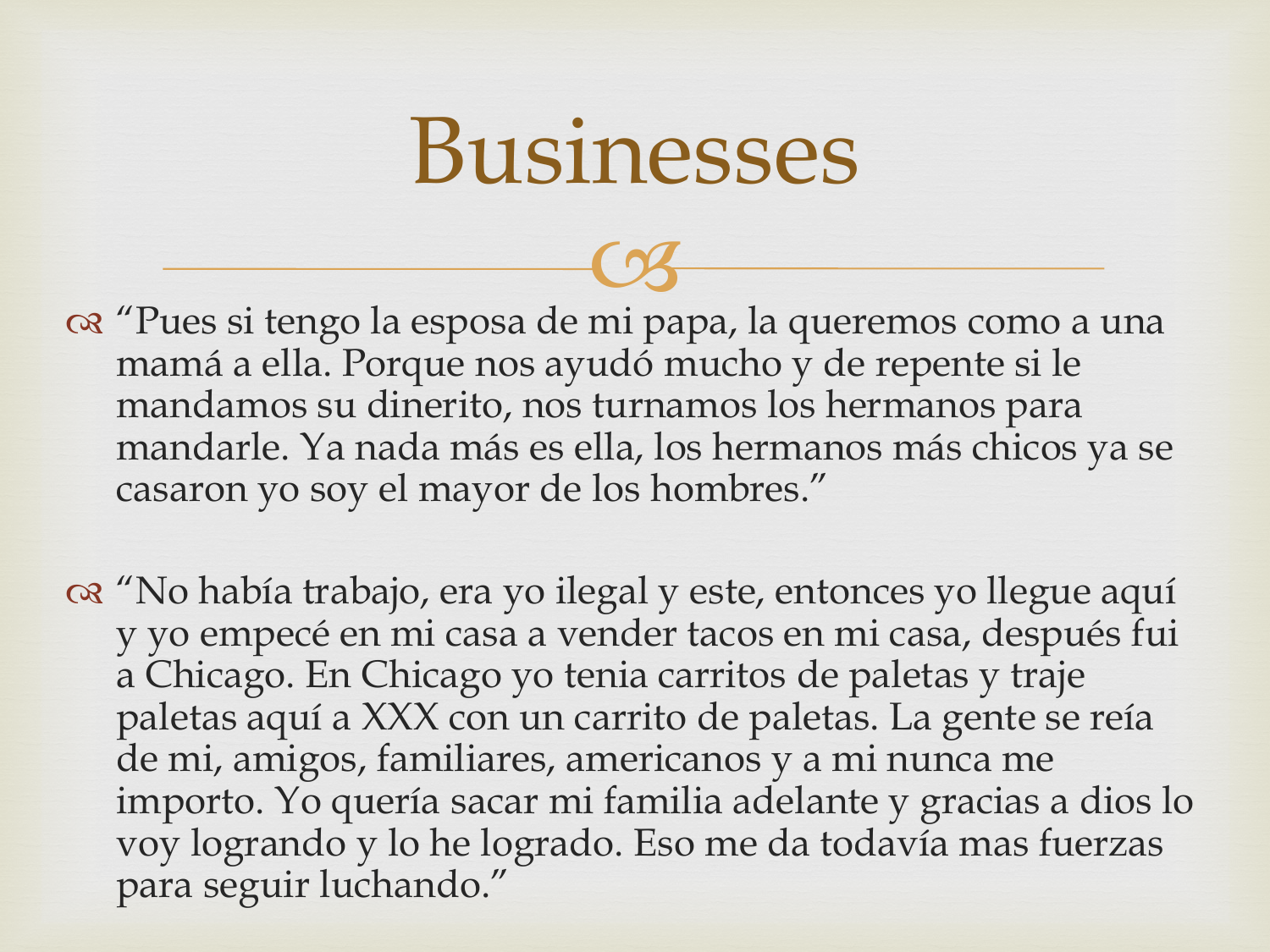#### Discussion

 $C<sub>3</sub>$ 

 Migration, diverse strategies, taking risks of Changing roles in the home Cultural values – mostly of country of origin, except adjusting to work Moving for work, working -- getting by Entrepreneurial, resourceful – getting ahead With and without "papeles" Adjusting to new places, some more welcoming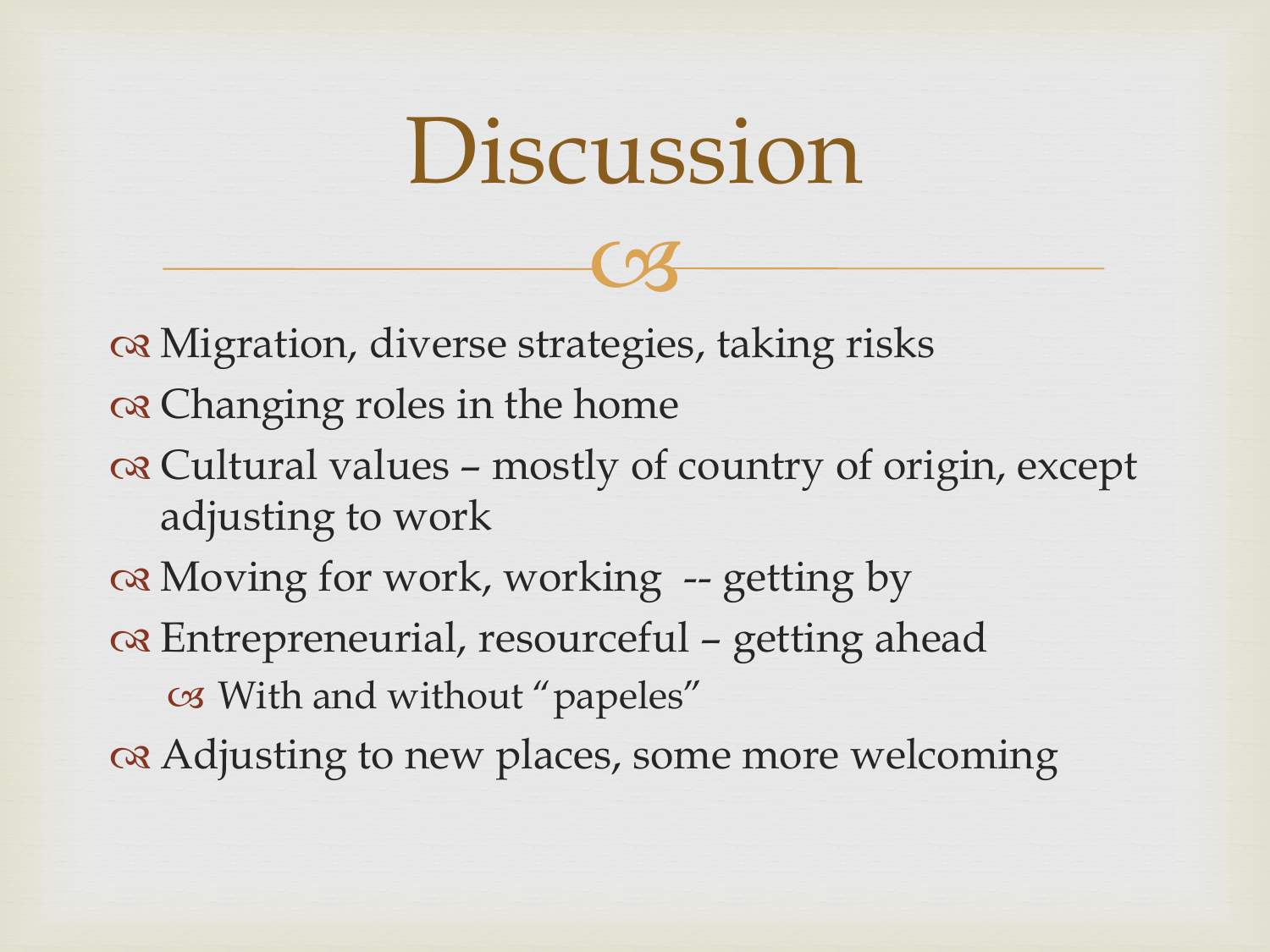#### Limitations

 $C<sub>3</sub>$ 

Additional sources of data (e.g., photovoice)

Mainly men from Mexico

of Increase sample to compare between the 3 communities

os Wives' perspectives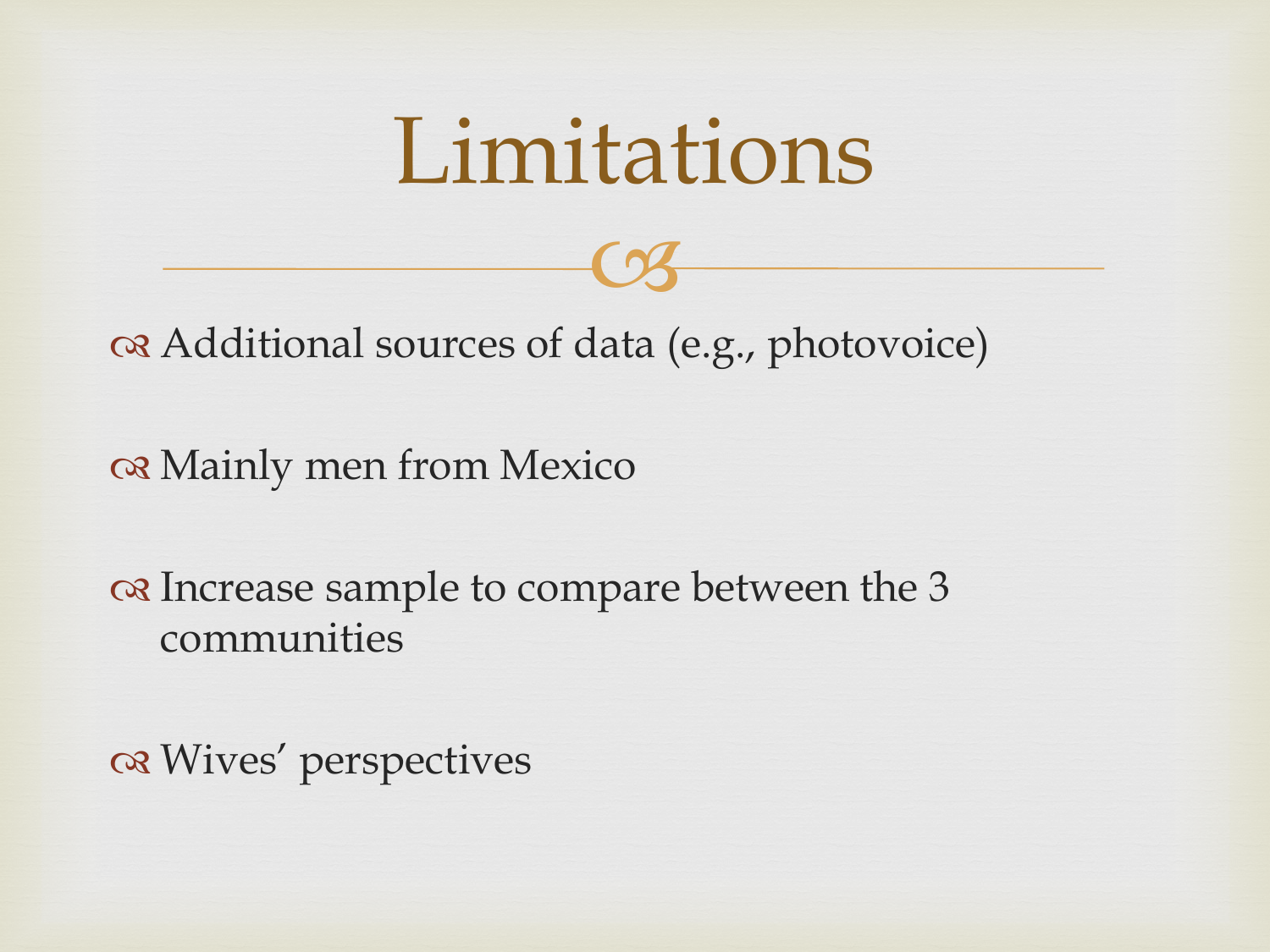#### Recommendations

 $C<sub>3</sub>$  Importance of continuing studying this phenomenon as Latinos are coming to the rural Midwest and staying

- How can we educate receiving communities as their towns are diversifying
- How Latino owned businesses are changing the climate of rural towns
- How research can inform immigration reform
- How Latinos' can feel integrated to receiving communities
- How gender roles are transformed due to immigration
- How institutions can better serve Latino newcomers (e.g., employment rights, physical, mental health services in their native language)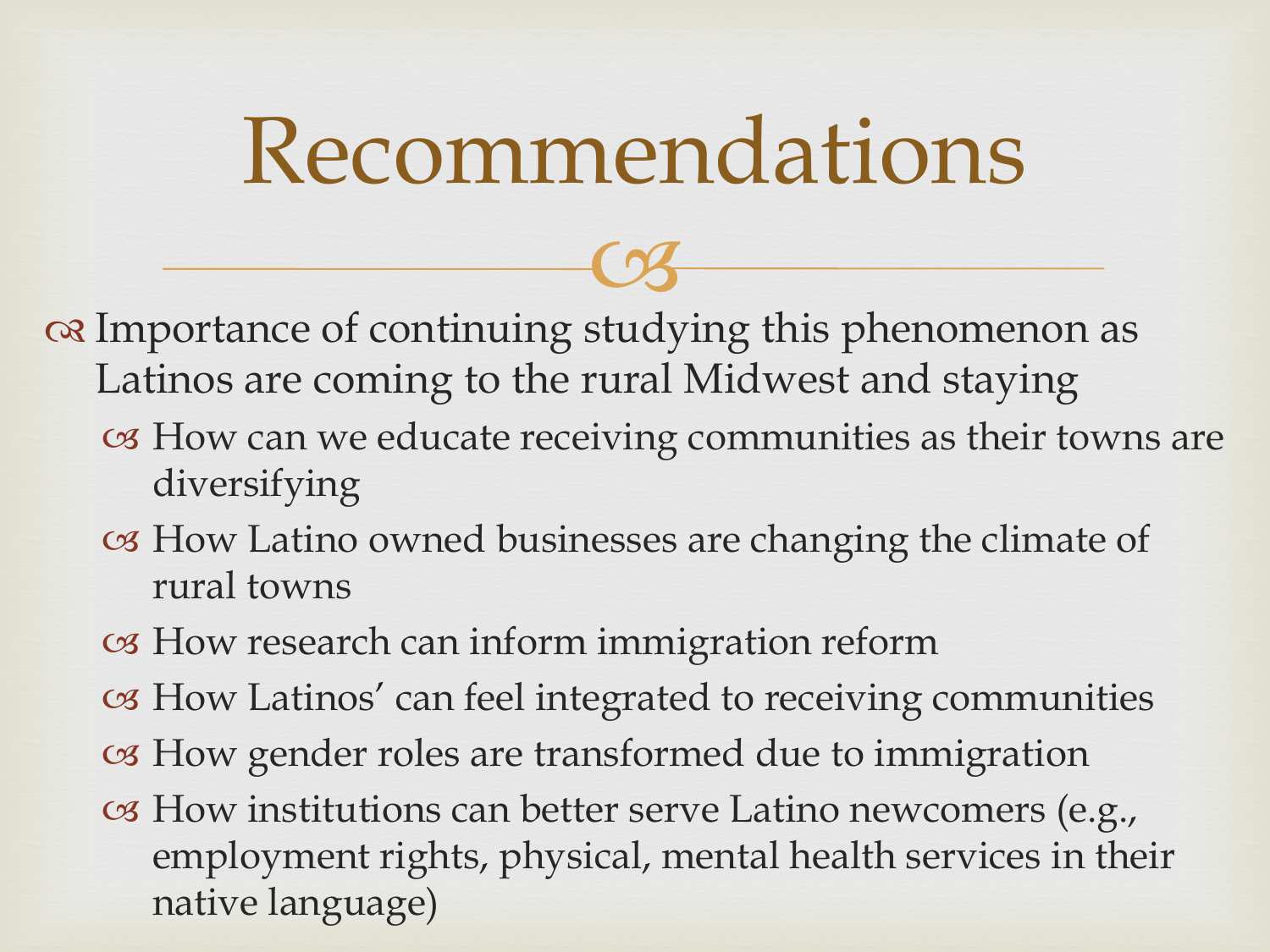## For More Information…

on The Assets Project <http://www.cambio.missouri.edu/Assets/>

 Cambio Center: <http://www.cambio.missouri.edu/>



**Funded by the former National Research Initiative of the Cooperative State Research, Education, and Extension Service (CSREES), AFRI, NIFA, U.S. Department of Agriculture**